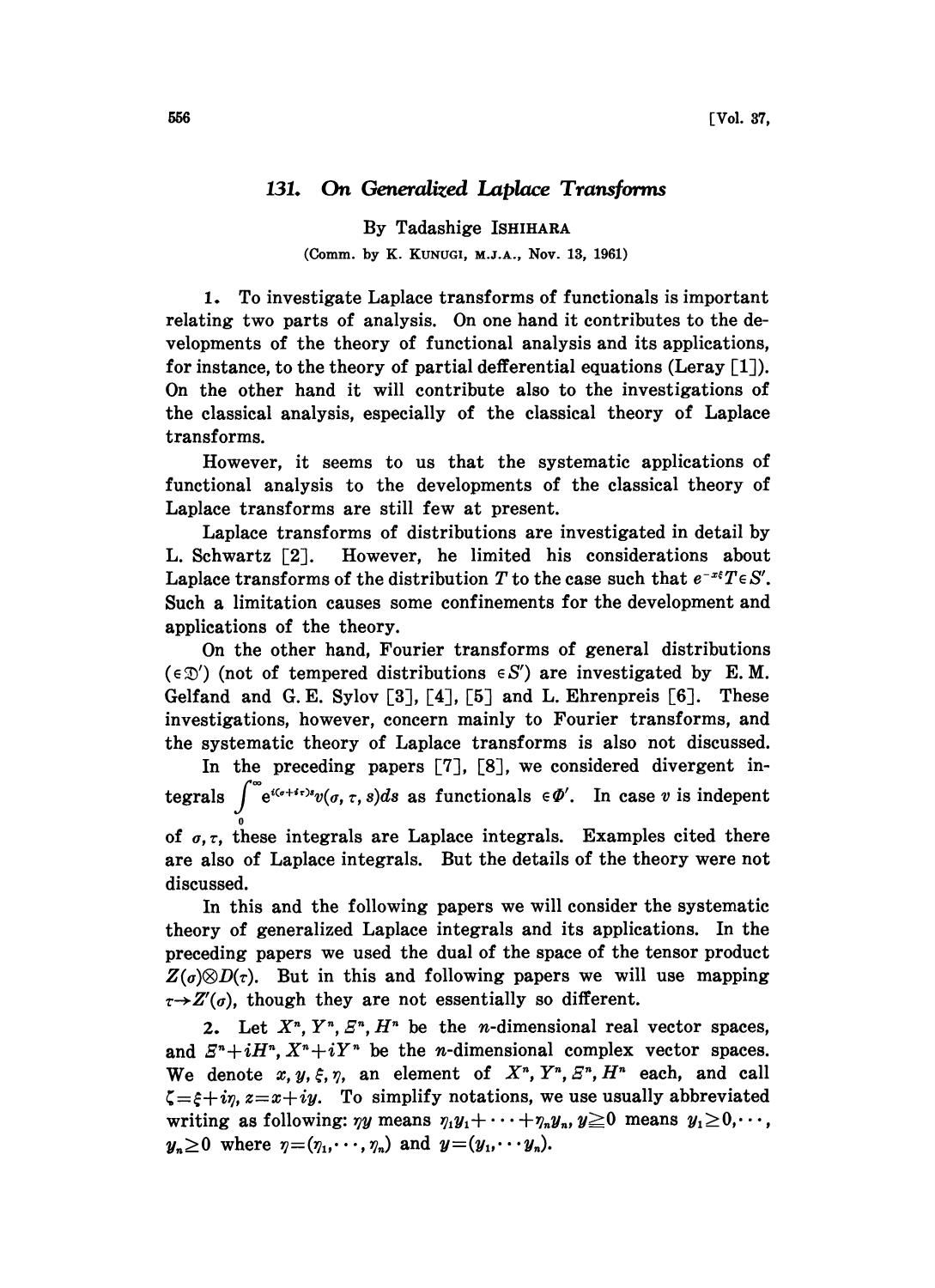Let  $\mathfrak D$  denote the space of  $C^{\infty}$  functions of compact carriers, defined on  $Y<sup>n</sup>$ . Its topology is that given in L. Schwartz [9]. We denote  $Z(\eta)$  the space of functions  $\psi(\eta)$  of Fourier transforms of functions of  $\mathfrak{D}$ , the notion of which is introduced and investigated by E. M. Gelfand and G. E. Sylov  $[3]$ ,  $[4]$ ,  $[5]$  and L. Ehrenpreis  $[6]$ . The topology of  $Z(\eta)$  is given by the neighborhoods system such that whose neighborhood consists of the Fourier transforms of the functions belonging to a neighborhood of  $\mathcal{D}$ . Further we denote  $\mathcal{D}'(Y)$ the space of distributions defined on  $Y^*$ ,  $\mathfrak{D}'_+(Y)$  the space of distributions whose carriers are contained in  $y \geq 0$ ,  $\mathfrak{D}'_{-}(Y)$  the space of distributions whose carriers are contained in  $y\leq0$ .

We consider the Laplace transform

$$
\int_{0}^{\infty} e^{-\zeta y} T dy, \int_{-\infty}^{0} e^{-\zeta y} T dy, \int_{-\infty}^{+\infty} e^{-\zeta y} T dy
$$
  
for any distribution  $T \in \mathfrak{D}'_{+}, \mathfrak{D}'_{-}$  or  $\mathfrak{D}'.$ 

For any fixed  $\xi$ , for any distribution T,  $\exp(-\xi y) T \in \mathfrak{D}'_+$ ,  $\mathfrak{D}'_-$  or For any nxed  $\xi$ , for any distribution T,  $\exp(-\xi y)T\in\mathcal{Y}_+, \mathcal{Y}_-$  or<br> $\mathcal{Y}'$ . Its Fourier transform  $\mathfrak{F}(\exp(-\xi y)T)$  is a functional on the space  $Z(\eta)$ .

**Definition 1.** We call the generalized Laplace transform of T  $(\epsilon \mathfrak{D}')$  these mappings:  $\xi \rightarrow \mathfrak{F}(\exp(-\xi y)T)$  from the space of the ndimensional real vector space  $E<sup>n</sup>$  to the space  $Z'(\eta)$ , and denote it symbolically by  $\mathfrak{L}(T)$  or

$$
\int_{0}^{\infty} \exp\left(-\zeta y\right) T \, dy, \quad \int_{-\infty}^{0} \exp\left(-\zeta y\right) T \, dy \text{ or } \int_{-\infty}^{+\infty} \exp\left(-\zeta y\right) T \, dy \text{ each.}
$$

3. We see here some important properties of the generalized Laplace transforms.

First we cite some properties of the space Z and Z'.

**Lemma 1.** Let S denote the space of rapidly decreasing  $C^{\infty}$ functions. The space  $\mathfrak{D}, Z$  is dence in the space S in the topology of S.

**Lemma 2.** Both the spaces  $\mathfrak D$  and  $Z$  are complete, Montel and reflexive.

**Lemma 3.** In the space  $Z'$  a weakly convergent series coincides with strongly convergent series similarly in  $\mathcal{D}'$ .

Proof. Each of these properties is deduced from the properties of  $\mathcal{D}, \mathcal{D}'$  by homeomorph mappings (Fourier transforms) to  $Z$ , or to  $Z'$  each. Z' each.

Now we turn to the notion of the generalized Laplace transforms. Toeorem 1. If the Laplace integral for locally summable and locally finite function  $F(y)$ :  $L(F) = \int_{-\infty}^{\infty} e^{-\tau y} F(y) dy$  converges (in the ordinary sense) for  $\xi > \beta$ , then  $L(F)$  coincides with the generalized Laplace integral  $\mathfrak{L}(F)$  for  $\varepsilon$ .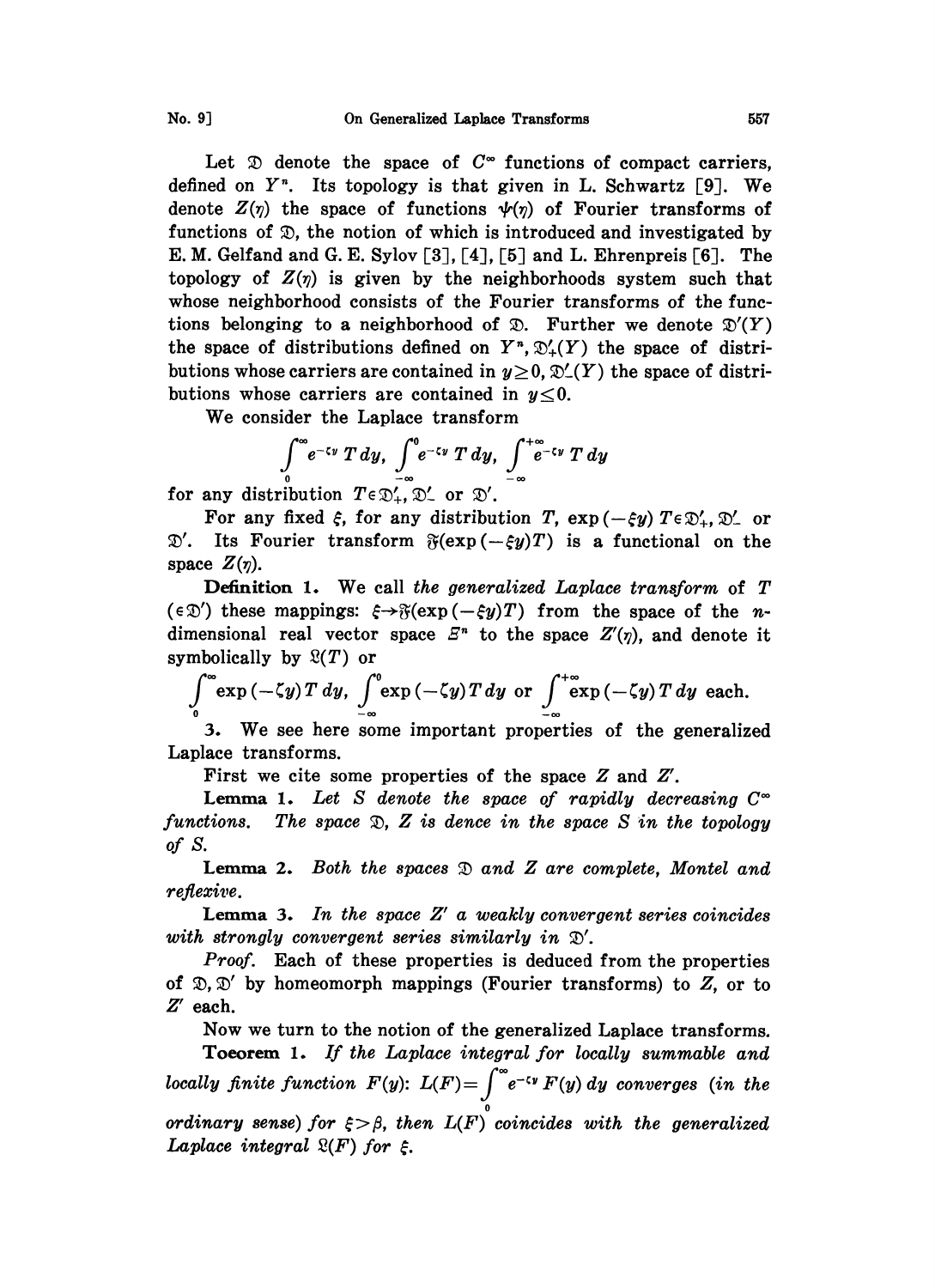558 T. ISHIHARA [Vol. 37,

*Proof.* Since the integral  $\int_{-\infty}^{+\infty} e^{-i\eta y} \psi(\eta) d\eta$  converges uniformly for  $y \ge 0$  for any fixed element  $\psi(\eta) \in Z(\eta)$ , we see that

$$
\int\limits_0^ye^{-iy}\!<\!e^{-iyy},\psi(\eta)\!>,_rF(y)dy\!=\!<\!m_y(\eta),\psi(\eta)\!>,_r
$$

by the change of orders of integration where  $m_y(\eta) = \int^y e^{-\epsilon y} F(y) dy$ .

So for any fixed  $\xi$  and  $y, m_y(\eta)$  defines a functional on  $Z(\eta)$ . Since  $\langle e^{-i\eta y}, \psi(\eta) \rangle_{\eta} = \varphi(y)$  belongs to  $D(y)$ ,  $\varphi(y)$  has a compact carrier.

So 
$$
\lim_{y \to \infty} \int_{0}^{y} e^{-iy} < e^{-iy} \text{, } \psi(\eta) > {}_{\eta}F(y)dy
$$
 exists, i.e.,  $m_y(\eta)$  is weakly continuous.

vergent to  $\mathfrak{F}(e^{-\epsilon y}F)=\mathfrak{L}(F)$  for  $y\rightarrow\infty$  in the space  $Z'(\eta)$ . Since in the space  $Z'$ , a weakly convergent series coincides with strongly convergent series similary in  $\mathfrak{D}'$ ,  $\lim_{y\to\infty} m_y(\eta)$  equals a functional  $\mathfrak{L}(F)\in Z'(\eta)$ for any  $\xi$ .

On the other hand for any  $\xi > \beta$ ,  $m_n(\eta)$  converges in the ordinary sense to the Laplace transformed function  $L(F)$ .

e to the Laplace transformed function  $L(F)$ .<br>Since the analytic function  $L(F)$  satisfies  $L(F) = o(|\eta|)$  for  $|\eta| \to$ Since the analytic function  $L(F)$  satisfies  $L(F) = o(|\eta|)$  for  $\xi > \beta$  [11],  $L(F)$  belongs to the space  $S'(\eta)$  which is the of  $Z'(\eta)$ . So we see that  $L(F)$  coincides with  $S'(F)$  for  $L[f]$ of  $Z'(\eta)$ . So we see that  $L(F)$  coincides with  $\mathfrak{L}(F)$  for  $\{\zeta | Re(\zeta) > \beta\}$ .

**Theorem 2.** The generalized Laplace transforms of  $\mathfrak{D}'$  are analytic functions of  $\xi$  on the whole space  $\mathbb{E}^n$  with values in  $Z'(\eta)$ .

Proof. We prove here for  $\mathfrak{D}'_+$ . Similar proof is verified for the other cases too. We put  $\omega = \xi + i\sigma, \langle e^{-i\eta y}, \psi(\eta) \rangle, =\psi(y)$  where  $\psi(\eta) \in Z(\eta)$ . Then

$$
\lim_{\omega \to \omega_0} \frac{1}{\omega - \omega_0} \Biggl\{ \begin{array}{l} \leq \int_0^\infty \!\! e^{-(\omega + i\eta)y} \; T \; dy, \, \psi(\eta) > \varphi \! - \! < \int_0^\infty \!\! e^{-(\omega_0 + i\eta)y} \; T \; dy, \, \psi(\eta) > \varphi \Biggr\} \\ = \lim_{\omega \to \omega_0} \frac{1}{\omega - \omega_0} < (e^{-\omega y} - e^{-\omega_0 y}) \; T, \, \varphi(y) > \varphi \\ = \lim_{\omega \to \omega_0} \frac{1}{\omega - \omega_0} < T, \, (e^{-\omega y} - e^{-\omega_0 y}) \varphi(y) > \varphi \\ = \; ="" +="" -x="" -ye^{-\omega_0="" .="" <-ye^{-\omega_0="" <\int_0^\infty="" \,="" \;="" \\="\;" \end{array}<="" \psi(\eta)="" \varphi="" \varphi(y)="" dx,="" e^{-(\xi_0="" i\eta)x}="" i\omega_0="" math="" t="" t,="" y}="">
$$

This weak convergence can be replaced by the strong convergence by virtue of Lemma 3. So we see that Theorem 2 holds. In 2 we considered the generalized Laplace transform of arbitrary distribution  $T(T \in \mathcal{D}'_+$  or  $\mathcal{D}'_-$ , or  $\mathcal{D}'$ ). We can introduce similarly the generalized Laplace transforms for functional  $S(\eta) \in Z'(\eta)$  such that

 $e^{-\eta x}S(\eta) \in Z'(\eta)$ . For any fixed x and for any functional  $S \in Z'(\eta)$  such that  $e^{-\eta x}S$  $\in Z'(\eta)$ , its Fourier transform  $\mathfrak{F}(\exp(-\eta x) S)$  is a distribution  $\in D'$ .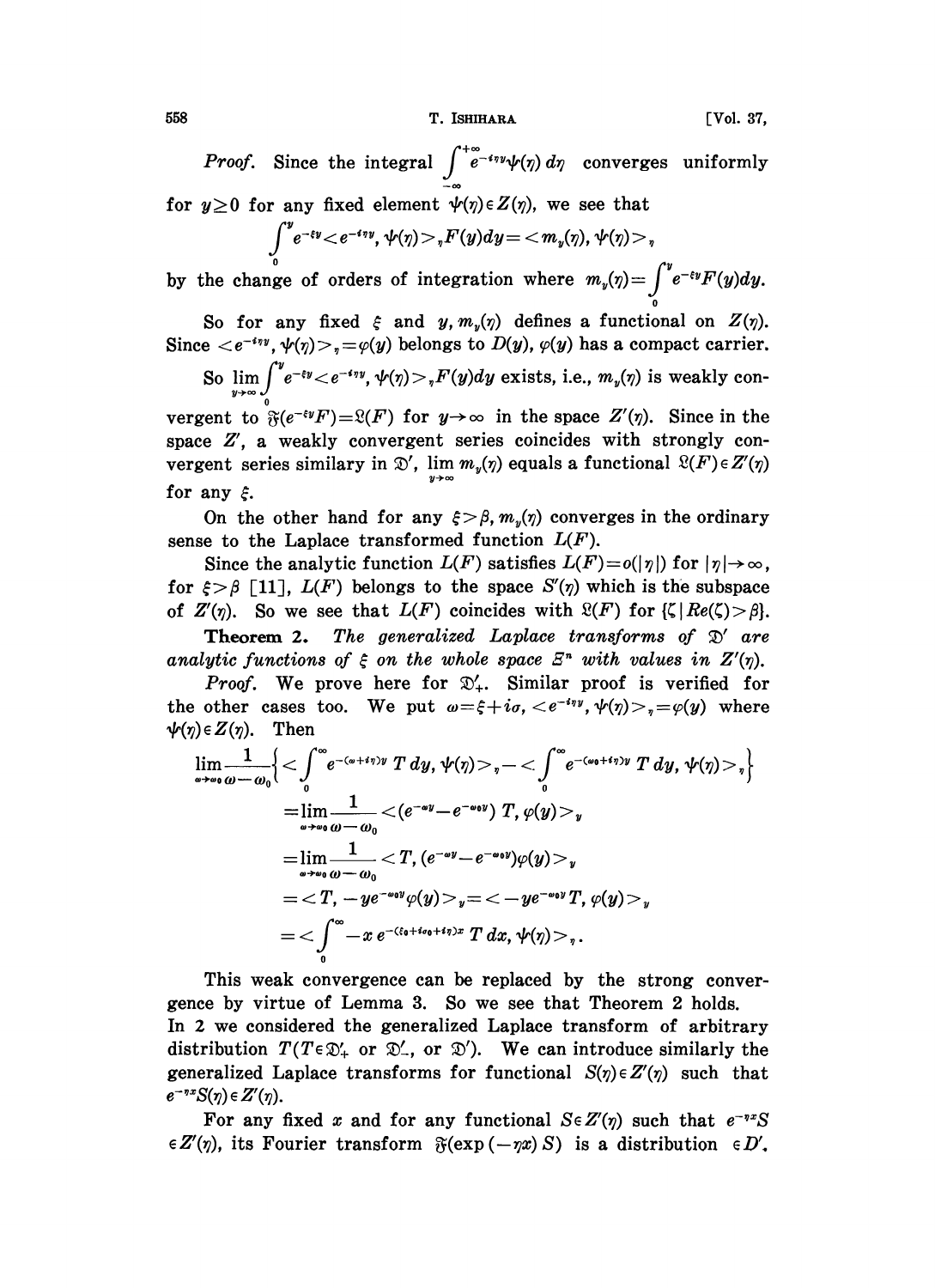space  $X<sup>n</sup>$  to the space  $\mathfrak{D}'(Y)$  and denote it symbolically by

 $\int_{-\infty}^{+\infty} \exp(-z\eta) S d\eta.$ 

Similarly to Theorem 2, we can see the following theorem.

Theorem 3. The generalized Laplace transforms of Z' are analytic functions of x on the defined region of  $X<sup>n</sup>$  with values in  $\mathfrak{D}'(y)$ .

Proof. We can prove this theorem quite similarly to the proof of Theorem 2.

The generalized Laplace transform of  $Z'(\eta)$  will be not so useful as the tarnsform of  $\mathcal{D}'(y)$ , because the confinement  $e^{-\eta x} S \in Z'(\eta)$  is necessary for S, though this confinement is less restrictive than  $e^{-iy}$ s  $\in S'(\eta)$  [2].

4. We shall see here some properties of operations about the generalized Laplace transforms.

The inverse formula is given by Fourier transform.

Let S be a Laplace transform of  $T \in \mathcal{D}'$ , i.e.,

$$
S(\xi,\eta)=\int_{0}^{\infty}e^{-\zeta y}T dy,\ \text{or}=\int_{-\infty}^{0}e^{-\zeta y}T dy,\ \text{or}=\int_{-\infty}^{+\infty}e^{-\zeta y}T dy.
$$

Here  $T \in D'_{+}$ , or  $D'_{-}$ , or  $D'$  each, and  $S(\xi, \eta)$  means the map from the point  $\xi$  to the space  $Z'(\eta)$ .

Then it follows that  $e^{-\varepsilon y} T(y) = \frac{1}{(2\pi)^n} \int_{-\infty}^{+\infty} e^{i\eta y} S(\xi, \eta) d\eta$ , where ex- $\frac{(-1)^n}{2\pi}$ - $\frac{2\pi}{n}$ 

pression means inverse Fourier transform from  $Z'(\eta)$  to  $\mathfrak{D}'(y)$ . This expression can be written also as follows:

$$
T(y) = \frac{1}{(2\pi)^n} \int_{-\infty}^{+\infty} t^{(\xi+i\eta)y} S(\xi, \eta) d\eta
$$

for any  $\xi \in \mathbb{S}^n$ . For  $S(\xi, \eta)=\mathfrak{L}(T)$ , we denote this formula by  $T=\mathfrak{L}^{-1}(S)$ .

We will see next some properties of convolution and multiplication operations with the generalized Laplace transforms. First we introduce some notions conforming to E. M. Gelfand and G. E. Sylov  $\begin{bmatrix} 3 \end{bmatrix}$   $\begin{bmatrix} 4 \end{bmatrix}$   $\begin{bmatrix} 5 \end{bmatrix}$ .

Definition 2. We shall use the term basic space for any complete linear topological space which is an (algebraic) linear subspace of  $S$ and whose topology is finer than that of S. We denote it by  $\Phi$  and its dual by  $\Phi'$ . The space Z,  $\mathfrak{D}$ , S is one of the basic spaces.

**Definition 3.** We call a function f is a multiplier in the space (ii)  $\phi_n \to 0$  implies  $f \cdot \phi_n \to 0$  where  $\phi_n \in \Phi'$ **Definition 3.** We call a function f is a multiplier in the space  $\Phi'$  if f enjoys the properties (i)  $\phi \in \Phi'$  implies  $f \cdot \phi \in \Phi'$ , and further (ii)  $\phi_n \rightarrow 0$  implies  $f \cdot \phi_n \rightarrow 0$  where  $\phi_n \in \Phi'$ .<br>
Definition 4. We ca

**Definition 4.** We call a functional  $f_0 \in \Phi'$  is a convolutioner of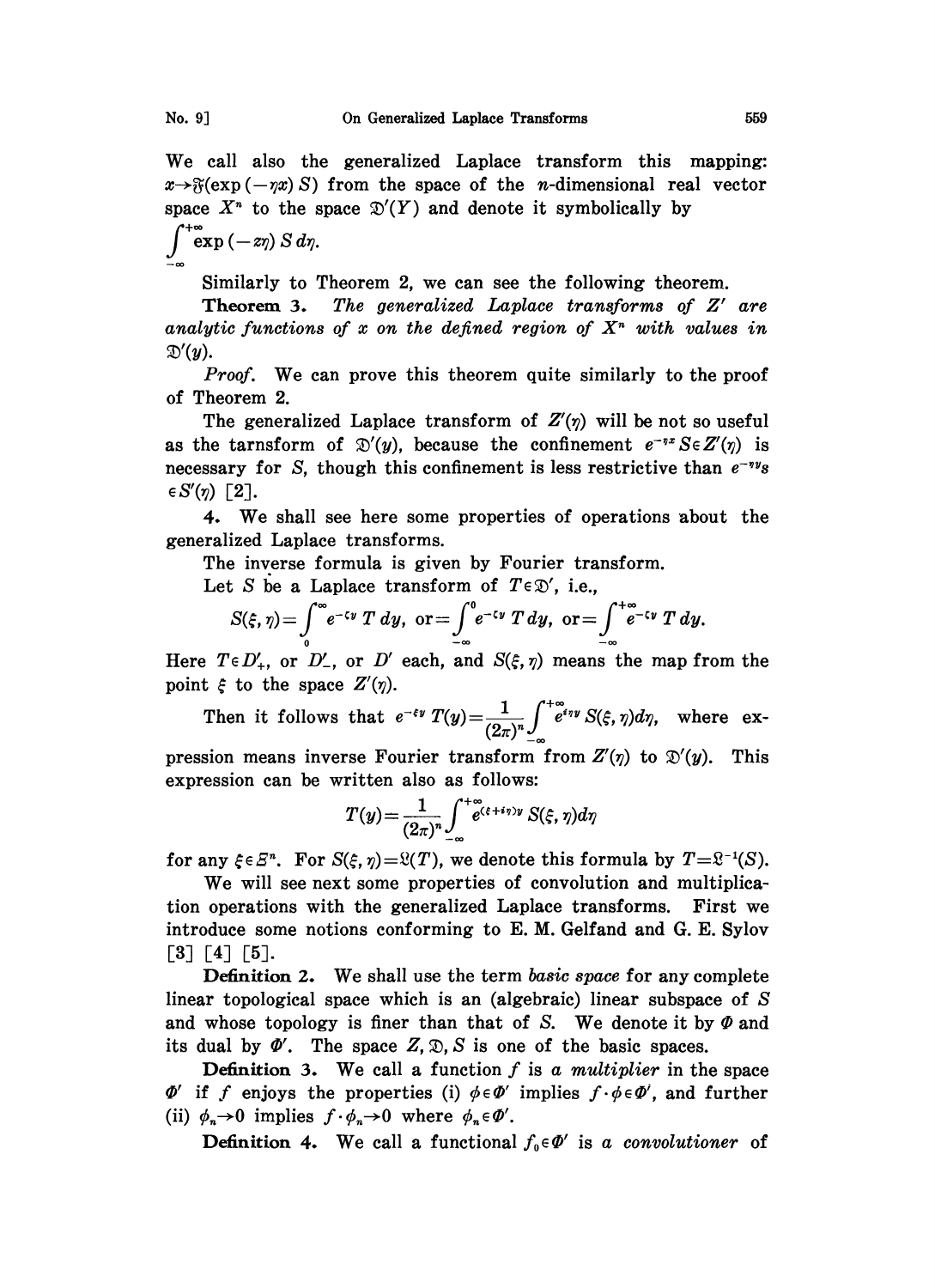the space  $\Phi$ , if  $f_0$  enjoys the following properties:

(i) For any  $\varphi \in \Phi, f_0 \ast \varphi \equiv \langle f_0(\eta), \varphi(y+\eta) \rangle, \varphi(y) \in \Phi,$ 

(ii)  $\varphi$ ,  $\rightarrow$  0 implies  $f_0 * \varphi$ ,  $\rightarrow$  0 in the topology of  $\varPhi$ .

We cite here the following lemma by E. M. Gelfand and G.E. Sylov  $\lceil 5 \rceil$  without proof.

**Lemma 4.** Let  $\Phi$  be a translation inveriant basic space in which translation operation is continuous. Call  $\Psi$  its Fourier transform:  $\Psi = \mathfrak{F}(\Phi)$ . If a function g is a multiplier in the space  $\Psi'$  then  $f = \mathfrak{F}^{-1}(g)$  is a convolutioner in the space  $\Phi'$  and the following formula<br>holds for any element  $f_1 \in \Phi'$ :  $\mathfrak{F}(f * f_1) = \mathfrak{F}(f)\mathfrak{F}(f_1)$ . holds for any element  $f_1 \in \Phi'$ :  $\mathfrak{F}(f * f_1) = \mathfrak{F}(f)\mathfrak{F}(f_1)$ .

Now we define operations of multiplication and convolution between the generalized Laplace transforms.

**Definition 5.** Let  $f(\xi, \eta)$  be a function on  $E^n + iH^n$  or a function type generalized Laplace transform, and let  $S(\xi, \eta)$  be a generalized Laplace transform. If for any fixed  $\xi$ , the multiplication  $f(\xi, \eta) S(\xi, \eta)$  in the  $Z'(\eta)$  space is possible, and the multiple belongs to  $Z'(\eta)$ , then we call the multiplication between  $f(\xi, \eta)$  and  $S(\xi, \eta)$ is possible, and denote this correspondence  $\xi \rightarrow f(\xi, \eta) S(\xi, \eta) (E^n \rightarrow Z'(\eta))$ simply by  $f(\xi, \eta) S(\xi, \eta)$ .

Similarly we define convolution operation between the generalized Laplace transforms.

**Definition 6.** Let  $S_1(\xi, \eta)$  and  $S_2(\xi, \eta)$  be two generalized Laplace transforms such that for any fixed  $\xi$  the convolution between two elements of  $Z'(\eta)$ :  $S_1(\xi, \eta) * S_2(\xi, \eta)$  is possible. Then we say that the convolution between  $S_1$  and  $S_2$  is possible, and denote the mapping  $\xi \rightarrow S_1(\xi, \eta) * S_2(\xi, \eta)$   $(Z^n \rightarrow Z'(\eta))$  simply by  $S_1(\xi, \eta) * S_2(\xi, \eta)$ .

Now we can see the following theorem holds.

**Theorem 4.** Suppose that  $f(\xi, \eta) = \Omega(g)$  be a Laplace transformed function of  $g \in \mathcal{D}'(y)$ . If  $f(\xi, \eta)$  is a multiplier in the space  $Z'(\eta)$  for any  $\xi$ , then its inverse Laplace transform  $g(y)=\mathbb{R}^{-1}(f)$  is a convolutioner in the space  $\mathcal{D}'(y)$ , and satisfies the following equality for any element  $g_1 \in \mathcal{D}'(y)$ :  $\mathcal{Q}(g * g_1) = \mathcal{Q}(g) \cdot \mathcal{Q}(g_1)$ .

*Proof.* Taking the space  $\mathfrak{D}(y)$  as the space  $\Phi$ ,  $f(\xi, \eta)$  in this theorem as g, we apply Lemma 4. Since  $f(\xi, \eta)$  is a multiplier in the space  $Z'(\eta)$  for any  $\xi$ ,

$$
e^{-y\xi}g(y) = \frac{1}{(2\pi)^n}\int_{-\infty}^{+\infty} e^{iyy} f(\xi, \eta) d\eta
$$

is a convolutioner in the space  $\mathfrak{D}'(y)$  for any  $\xi$ . By the conclusion of Lemma 4, we see  $\mathfrak{F}(e^{-\nu \epsilon} g(y), e^{-\nu \epsilon} g_1(y)) = \mathfrak{F}(e^{-\nu \epsilon} g(y) \cdot \mathfrak{F}(e^{-\nu \epsilon} g_1(y)).$ 

emma 4, we see  $\mathfrak{F}(e^{-y\xi} g(y), e^{-y\xi} g_1(y)) = \mathfrak{F}(e^{-y\xi} g(y) \cdot \mathfrak{F}(e^{-y\xi} g_1(y))$ .<br>Since  $e^{-y\xi} g(y) * e^{-y\xi} g_1(y) = e^{-y\xi} [g(y) * g_1(y)]$  we can see the theorem s. holds.